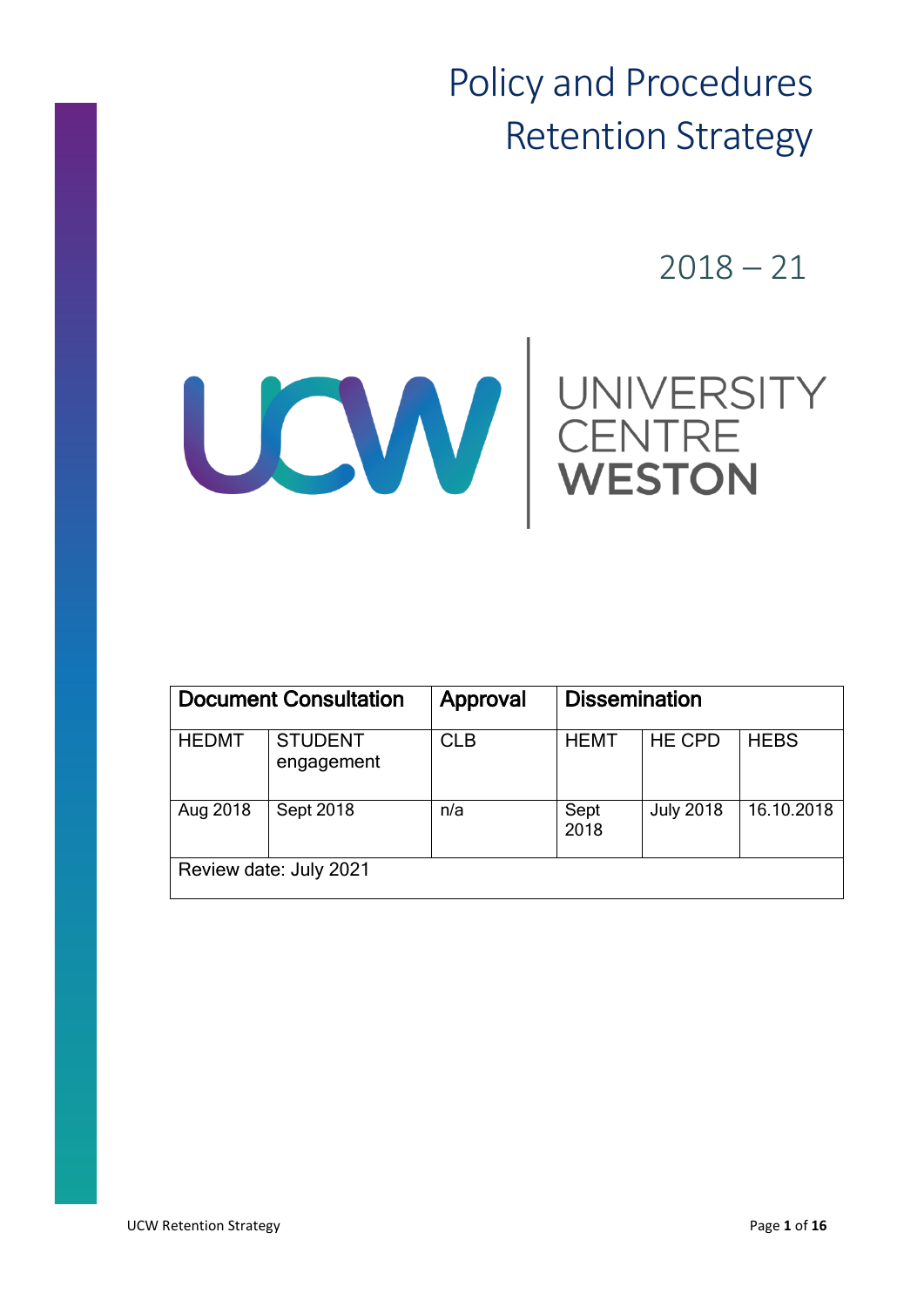#### **Background and National Context**

The Higher Education Statistics Agency (HESA)'s annual data releases on non-continuation indicate that the number of students leaving study before completing their programme across the UK has been continuing on an upward trend for the past four years. For example, 6.6% of students who started their studies in 2011/12 did not complete their programme and this figure increased to 7.4% for those that commenced their studies in 2014/15.

There are many reasons that students may not complete their studies and previous research by the Higher Education Academy (HEA) found that 33-42% of students consider withdrawing at some stage. HESA data reveals clear increases in the likelihood of non-continuation where students are male, come from POLAR quintile 1 postcodes, are of Black or Mixed ethnicity or report a disability without receiving Disabled Students' Allowance.

High rates of withdrawal carry reputational, ethical, financial and legal consequences for higher education providers and can seriously disadvantage students.

Building on the HEA's *What Works?* (2012) report that suggested a strong sense of belonging in higher education is key in encouraging and facilitating continuation, the follow-up report *What Works? 2* (2017) surveyed students and found that "non-white students and students with higher levels of 'adverse circumstances' (especially travelling to study) have lower levels of belongingness – and this largely corresponds to national evidence about student characteristics associated with lower rates of retention and attainment."

This Retention Strategy therefore aims to develop a culture focusing on two main elements: student belonging and student engagement. Engagement is seen as central to creating a deep sense of belonging, and while this is wider than the concept outlined within the UK Quality Code it is clearly aligned to it.

The revised UK Quality Code for Higher Education sets out Expectations that all higher education (HE) providers are required to meet. The expectations in regards to student retention are embedded throughout the QAA standards, and this Strategy has specifically reflected on the following practices:

- The provider has sufficient and appropriate facilities, learning resources and student support services to deliver a high-quality academic experience.
- The provider actively engages students, individually and collectively, in the quality of their educational experience.
- The provider supports all students to achieve successful academic and professional outcomes.
- The provider engages students individually and collectively in the development, assurance and enhancement of the quality of their educational experience.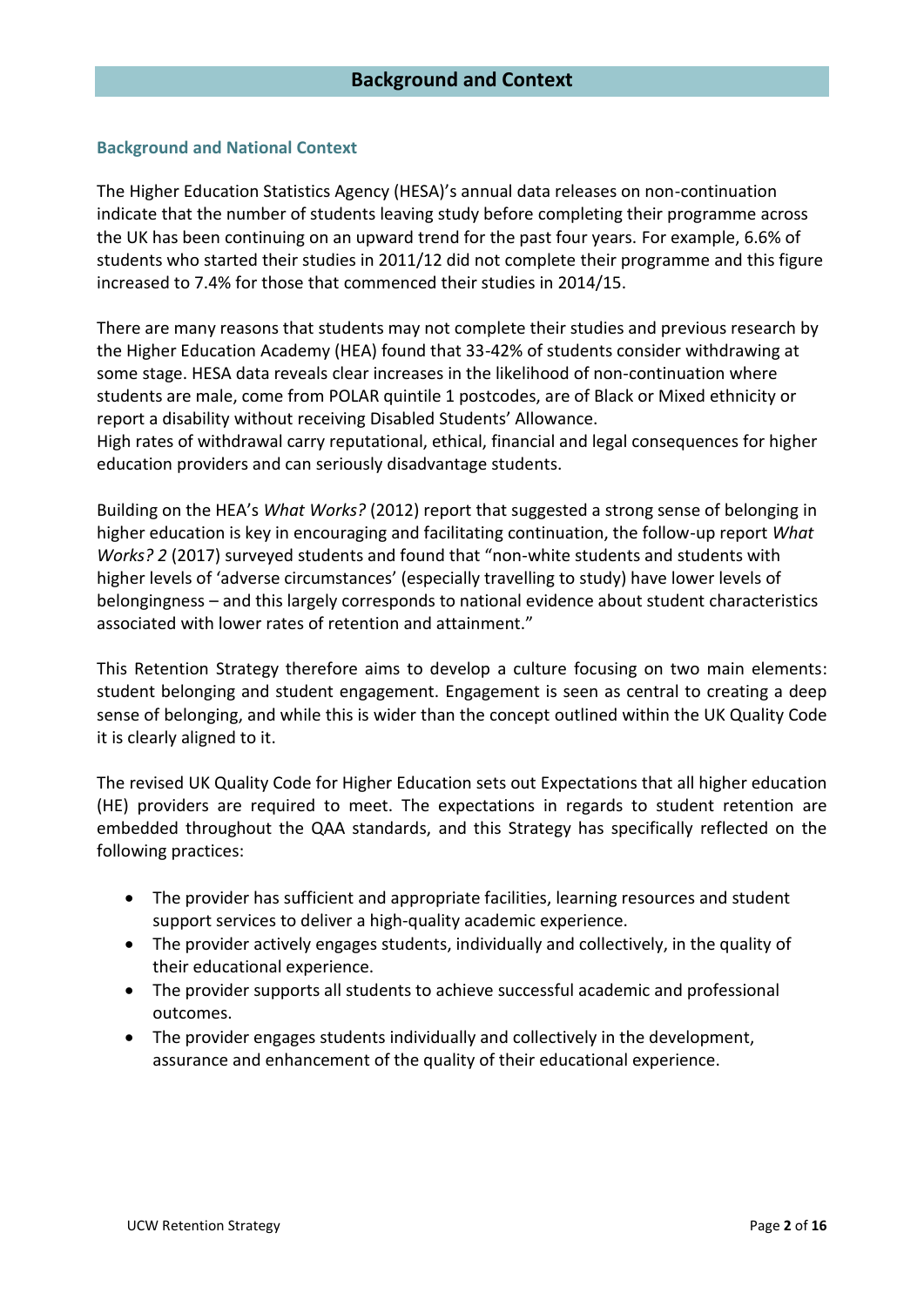Retention and Continuation is a key issue within UCW; data is analysed against the Teaching Excellence Framework (TEF) benchmark metrics. These are incorporated within the UCW's Higher Education Strategic Plan (2017-20) and UCW is required to report to the Office for Students (OfS) activities undertaken to improve retention.

# **Purpose & Scope**

University Centre Weston (UCW) is committed to ensuring the high quality of its higher education provision and supporting students to achieve. The Retention Strategy provides a demonstration of the commitment of UCW in meeting students' expectations to support them to realise academic success, as stated in the UCW's Mission Statement; "**To deliver an outstanding higher education experience, enabling success and inspiring ambition**".

This strategy sets out UCW's commitment to supporting retention and ensuring continuation rates are high. The strategy applies to all students regardless of age, mode of study, programme or the university partner they are linked to.

# **Link to the UCW Higher Education Strategic Plan**

UCW's Higher Education Strategic Plan was created in collaboration with students, partner universities, staff and senior/corporate management to ensure the student experience is central to UCW's provision of higher education.

UCW regards any student that does not remain on their course and meet the award expectation, a potential waste of personal talent that impacts personally, nationally and institutionally. UCW has therefore set specific aims, within the Strategic Plan, focused on enhancing the quality of learning opportunities and supporting the student from the start of their journey right up to their successful academic completion, as listed below:

- To provide a positive, vibrant student experience characterised by excellence in learning and teaching, and by a supportive, nurturing learning environment.
- To engage with the widening participation agenda and successfully recruit nontraditional or disadvantaged students by making higher education accessible to them.
- To focus on employability and nurture resilient, self-assured individuals with graduate attributes who demonstrate the skills to enter employment, self-employment, as well as enterprise and innovation.

The Key Performance Indicators relating to these aims and which will assess the effectiveness of this strategy are:

- NSS overall satisfaction to be in the top quartile sector-wide by 2019-20.
- The NSS satisfaction for "The teaching on my course" to be in the top quartile sectorwide by 2019-20.
- NSS satisfaction for "Assessment and feedback" to maintain the top quartile sector-wide by 2019-20.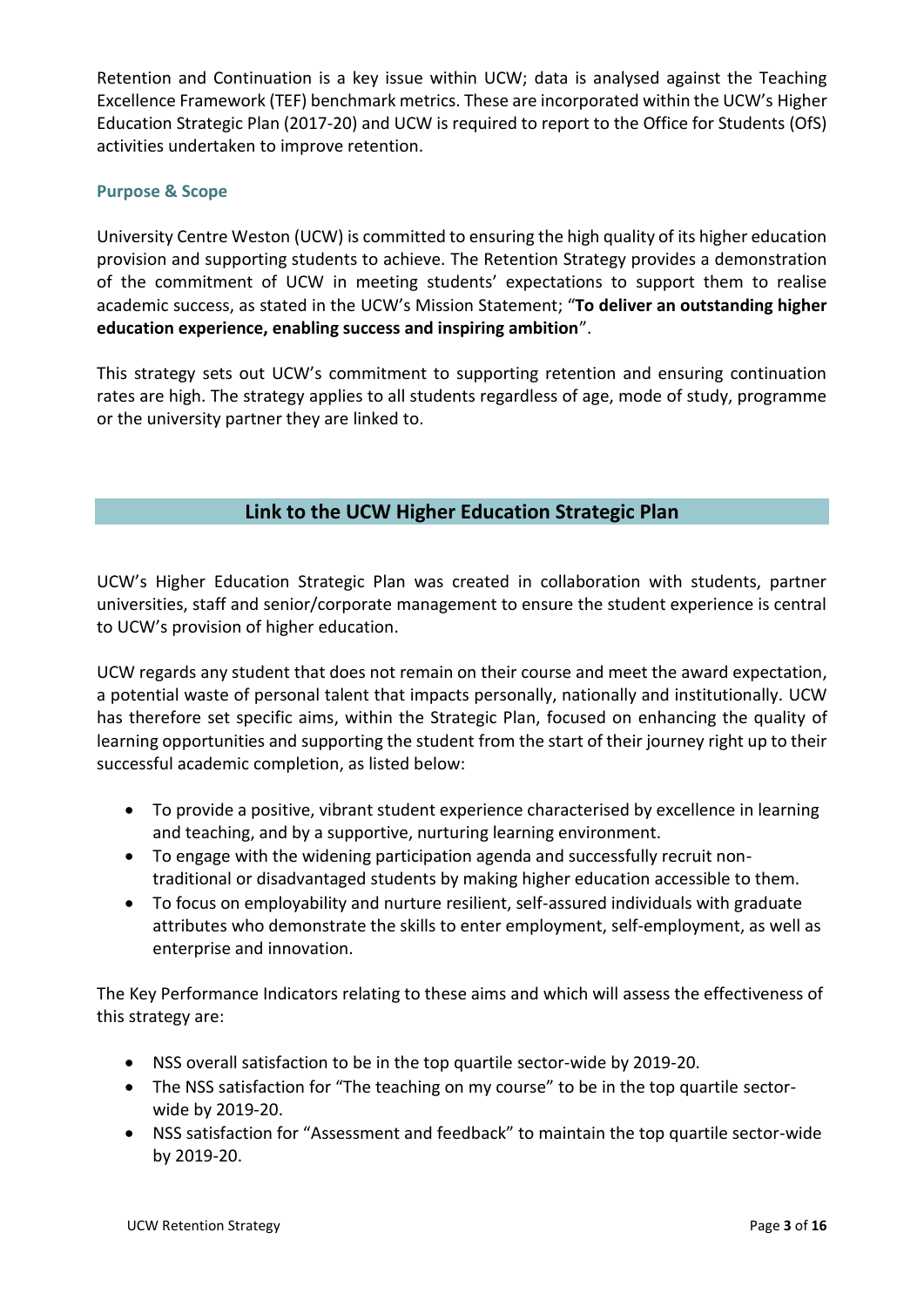- NSS satisfaction for "Academic support" to maintain the top quartile sector-wide by 2019-20.
- Continuation rate from year one to year two to be higher than the national benchmark for college higher education overall, and in each category.

# **Principles**

With student belonging and engagement at the forefront of the Retention Strategy, UCW has identified through statistical feedback collected from students, significant periods in the student journey directly affecting retention. UCW takes a proactive approach to retention, seeking to actively engage students rather than reacting to crisis, through identifying the following triggers:

**Pre-entry** – information, advice and guidance and early engagement.

**Induction, re-induction and early engagement** – defined as engaging the students at the first possible instance and maintaining this throughout the student lifecycle, nurturing a sense of belonging and community.

**Engagement in academic life** – defined as establishing student belonging through positive interactions with course content, class, tutors, work-based learning opportunities, assessment methods and feedback.

**Support and tutoring** – defined as creating meaningful relationships with the course and support team, nurturing the student to maximise their potential and reach their academic aspirations.

**Student involvement and engagement** – defined as nurturing a sense of belonging through a student centric approach, incorporating transparency with strategic decisions and student involvement at all levels. Proactively acting upon the student voice and offering feedback opportunities, empowering student representatives and promoting a respectful and reciprocated team ethos between staff and students.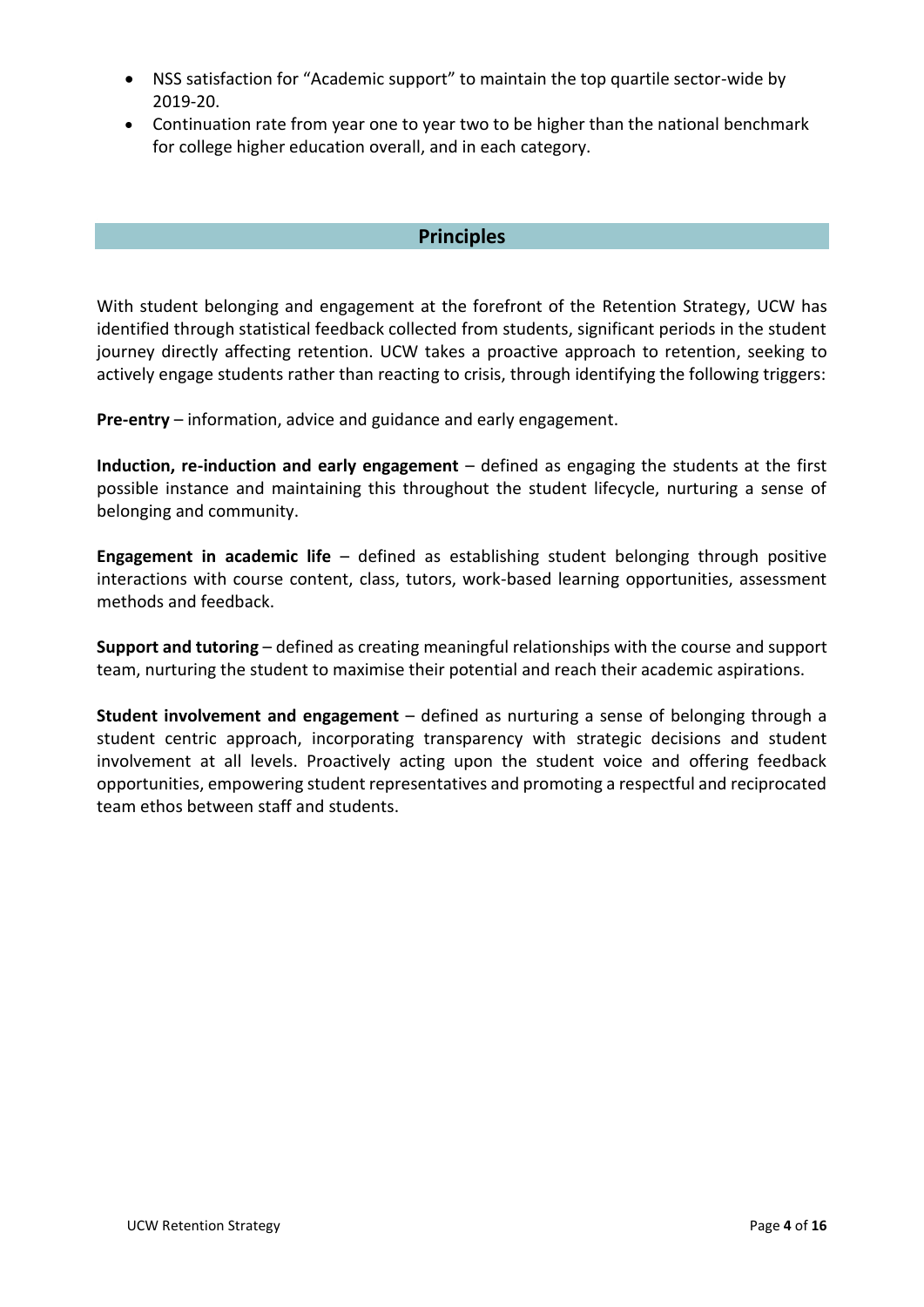#### **Pre-entry**

UCW is committed to assuring that the information provided to students is of high quality, 'fit for purpose, accurate and trustworthy'. Of particular concern is that pre-entry information enables students to make informed decisions regarding the programmes of academic study they want to pursue. If students receive appropriate Information, Advice and Guidance (IAG) and have a clear understanding of their chosen programme of study they are more likely to remain on the programme and be successful.

This is achieved through a variety of means including a regularly updated website, which includes student handbooks to provide detailed information on the content and assessment of the programme. In addition a bespoke UCW Prospectus and supplementary booklets provide additional information on the specifics of course provision, support and facilities.

In order to enhance and promote early engagement, all prospective students receive regular communication in a variety of ways, raising awareness of the UCW community with an aim to promote a shared sense of belonging before a course commences.

UCW offers a range of support services ensuring that prospective students receive guidance covering academic, social and financial dimensions of their choices.

In addition there are informative pre-induction events aimed at supporting student transition into university life, and building an early culture with staff and fellow students including:

- Head Start Summer School
- Open days
- Tasters days
- Orientation days
- Targeted marketing events

Students and family members have the opportunity to talk with course specialists providing detailed information on course requirements and expectations. This includes evidence of prior assessment standards, assessment expectations, course content, pastoral care and prospective timetables.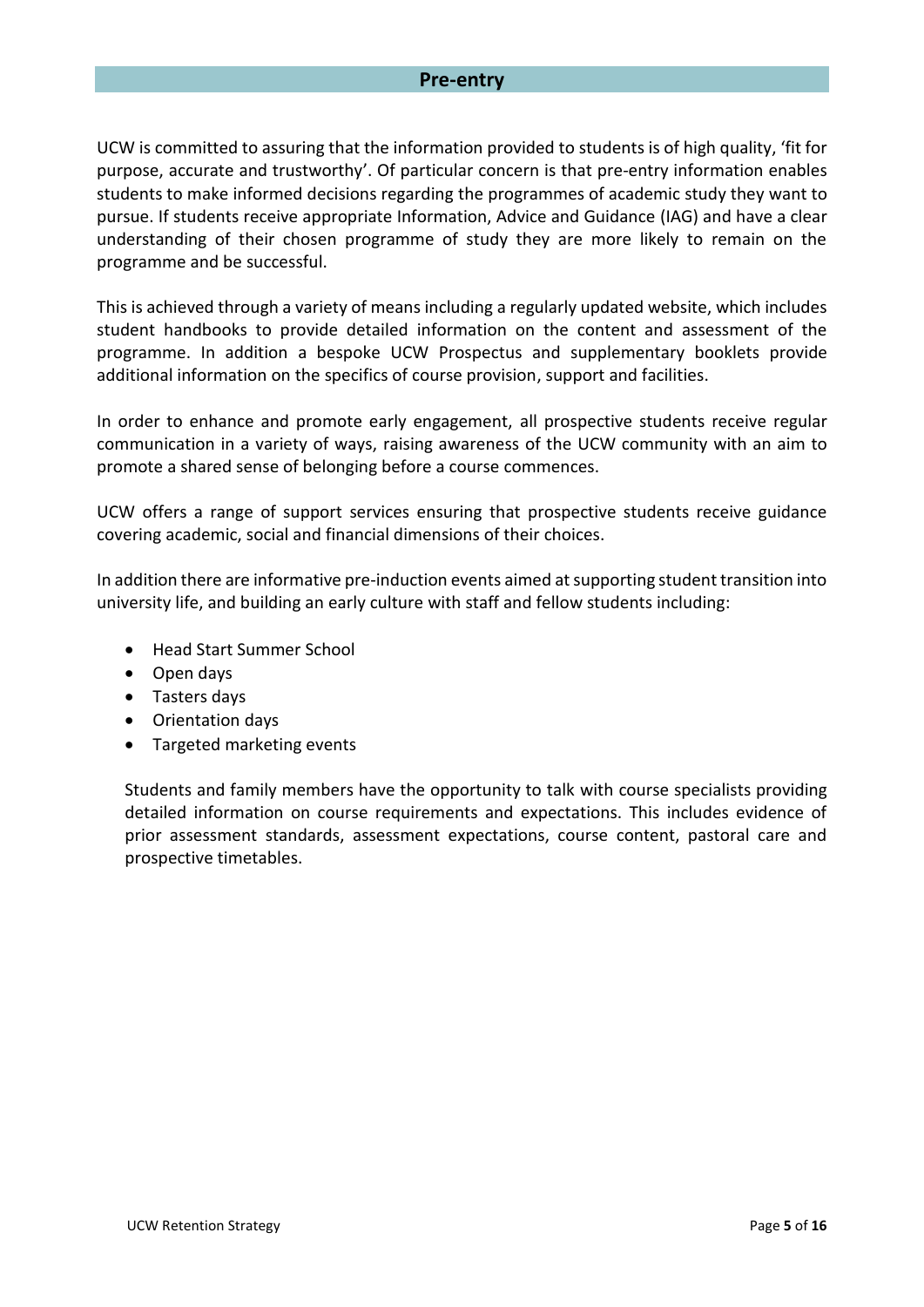### **Induction, Re-induction and Early Engagement**

UCW considers the induction process paramount to early engagement, and essential in developing a sense of belonging both in university life and academic provision. An effective induction allows students to make friends, get to know the academic staff, and develop academic skills. In addition, having a good understanding of institutional processes and expectations supports students to be successful.

UCW incorporates all these elements into the induction process, in that it provides opportunities and support to students to engage in all aspects of student life, through institution-led social events, course-specific induction and integration to university partner provision and involvement. A standardised approach ensures all students receive equal exposure to all aspects of student life through a bespoke Induction Checklist (Appendix 1). All students are issued with a copy of the HE Student Charter and "Supporting Your Success" booklet to outline UCW's expectations of students, how to access the various support services available and how students can get more involved if they wish to.

The importance of developing a sense of belonging not only within HE life, but also within the academic setting is acknowledged. Programme teams host course-specific inductions and social events incorporating new students, existing students and the course delivery team. Academic support systems such as 'HELP' (Higher Education Library Plus) are promoted and the importance of pastoral care discussed.

The importance of early engagement and developing a culture of the student being equal partners within the quality processes is recognised. UCW therefore hold early questionnaires and surveys empowering the students to feedback their experiences on the induction process, prompting improvements for the future. A peer-mentoring scheme is in place; returning students take an active role in supporting new students making the transition into university life. It enables students to make connections and build friendships prior to starting, to create sense of belonging and integrate into university life more effectively.

UCW aims to maintain effective communication with current students and actively re-induct them when they enrol upon subsequent years of study. Contact is maintained via social media sites, a welcome back talk is held and course specific re-induction activities, often involving new students, take place at the start of term. Returning students are also invited to attend freshers' social events.

### **Engagement in Academic Life**

Student engagement is paramount at UCW and the commitment to this can be evidenced in the UCW Student Engagement Strategy. There is a recognition that students need to develop a sense of belonging and engage with their studies. Courses are specifically designed, with input from students and employers, to ensure students relate to their studies and find the course content meaningful.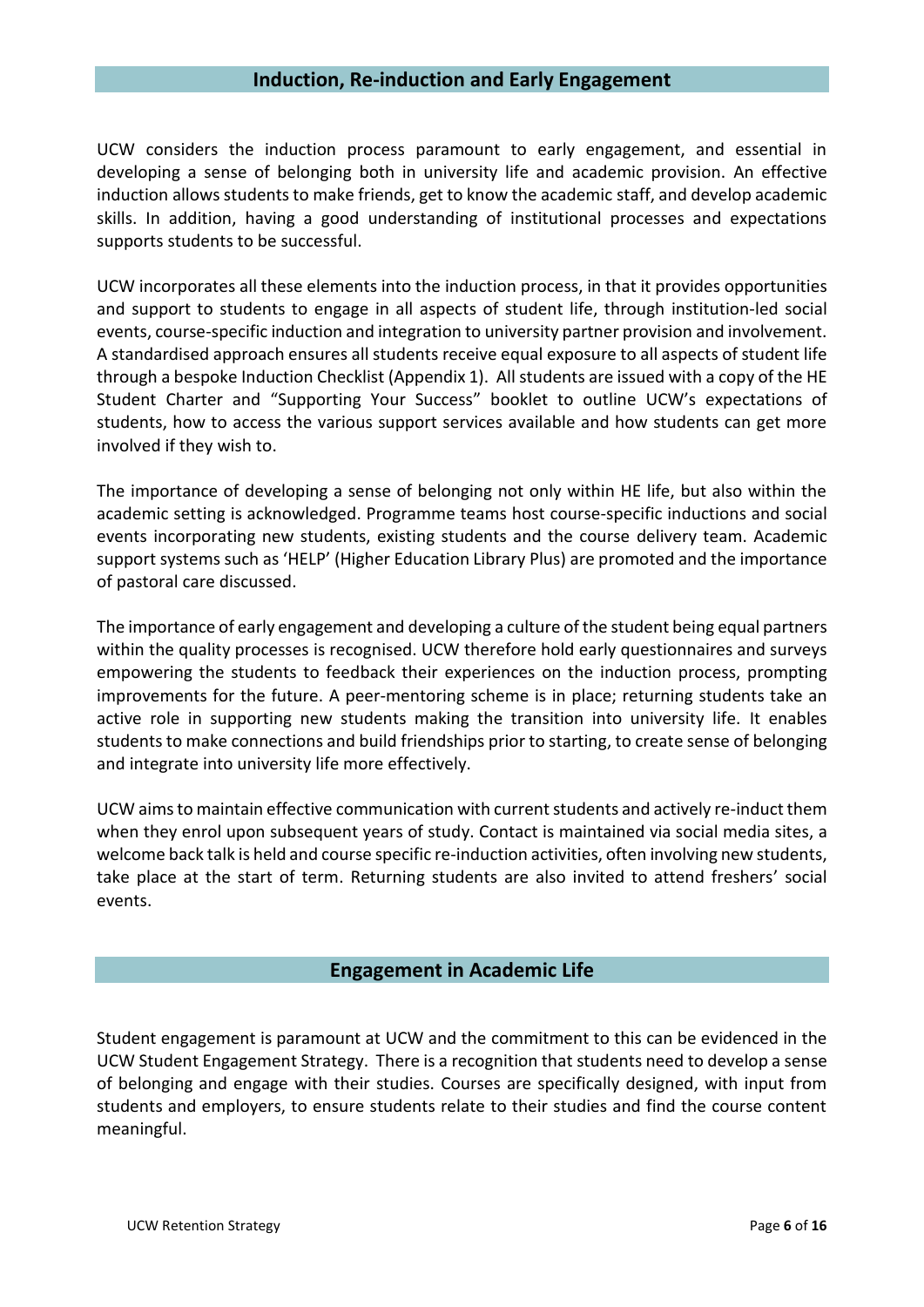Programme teams ensure that there is industry relevant content in the curriculum, ranging from work placements, work-based learning experience, industry guest speakers and industry specific student visits.

UCW ensures that there is clarity for students regarding assessment expectations and outcomes by implementing guaranteed levels of information (GLI's) on assignment briefs and feedback; this ensures that there is a transparent approach to assessment.

Robust feedback structures are implemented to ensure that student work is marked, secondmarked and fedback within a set timeframe, highlighting any need for academic support and providing developmental feedback.

To support all students and their learning styles, a range of teaching and assessment methods are provided to cater for diverse learner needs. (Please refer to the UCW Learning and Teaching Strategy for more information).

# **Support and Tutoring**

UCW recognisesthe importance of detecting signs of early disengagement or academic problems, and has therefore implemented robust tutorial and support structures to meet student needs.

### **Tutorial Support**

The Guaranteed Tutorial Entitlement Policy and Procedure outlines UCW's commitment to provide all students with a comprehensive tutorial support programme. All students are assigned a personal tutor at the start of the academic year and will receive a minimum of three formal personal tutorials which will be recorded appropriately. Templates are provided to ensure tutorials are developmental and key areas are covered (please refer to UCW Guaranteed Tutorial Entitlement Policy & Procedure for more information and template examples). In addition students will have informal tutorials with module tutors. This enables academic progress and professional development to be monitored, concerns to be discussed as well as achievements highlighted and strengths developed.

### **Student Support**

UCW provides a one-stop shop approach to student support via the Higher Education Academic Registry Team (HEART). Working across all campuses the team deliver extensive student centred support services that offer advice and guidance to help students through all aspects of their student journey, especially unexpected difficulties, including:

- Personal welfare support
- Mental Health support
- Counselling referrals
- Student finance
- Accommodation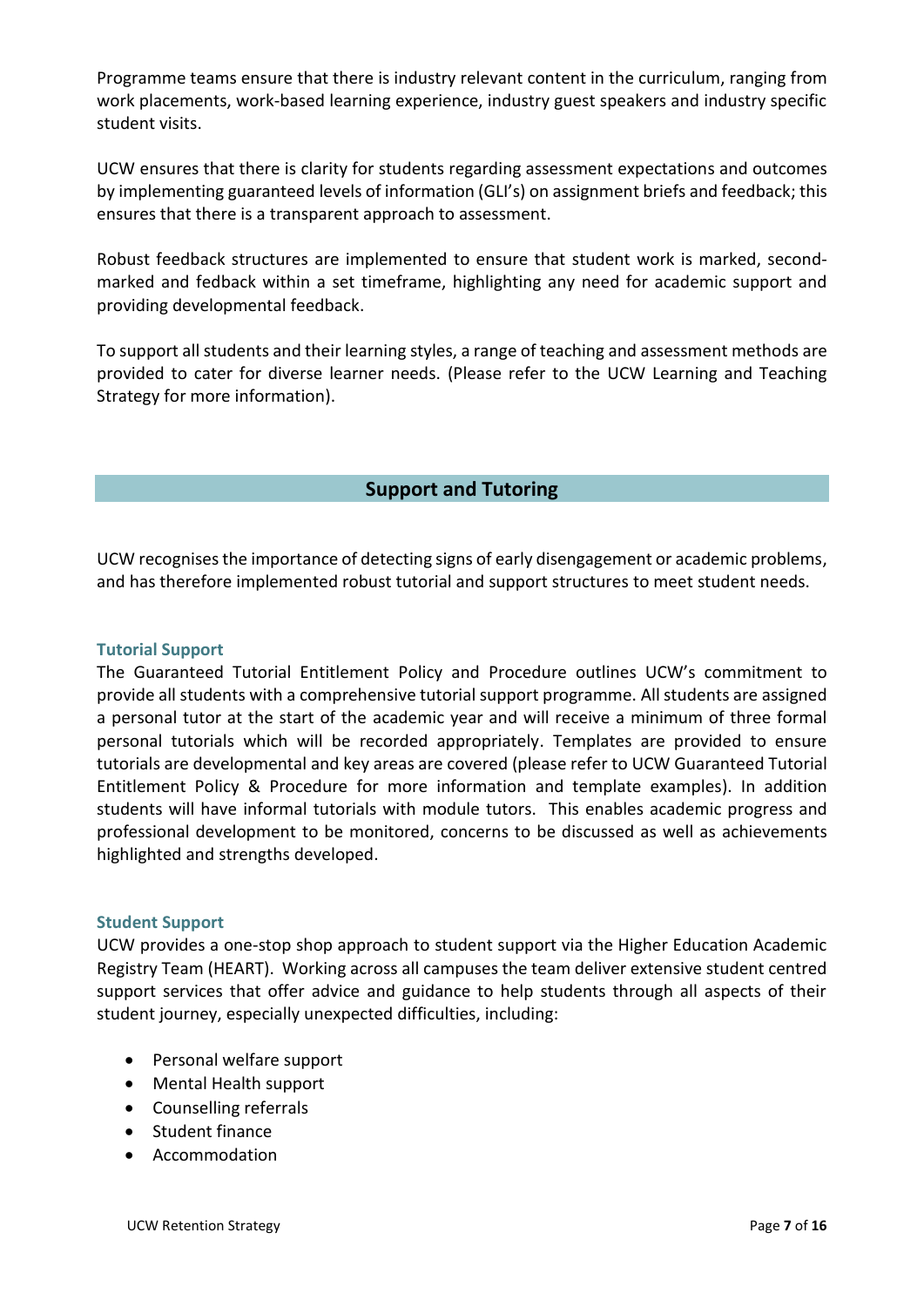- Academic support
- Mitigating / Personal Circumstances
- Careers Information Advice and Guidance (CIAG)

These services are well advertised to students through a variety of means in an attempt to reduce feelings of isolation and ensure students receive the support they need to enable them to progress and complete their studies.

# **Attendance & Achievement: Undergraduate Students**

UCW implements a proactive approach to retention and considers attendance and achievement to be a trigger for disengagement. UCW expects undergraduate students to achieve, at a minimum, 90% attendance to their programme commitments.

If the attendance of a student falls below, or displays signs that they may fall below the expectation of 90%, there are a range of interventions that will take place.

Should there be consecutive unexplained absence then the student may be required to attend a tutorial with the Programme Coordinator and/or Personal Tutor and HEART. This meeting will be informal and will allow a discussion regarding attendance and any additional support requirements.

Should the absence continue then the student will be required to attend a formal meeting with the Programme Coordinator and HEART and the implications of not attending will be discussed, along with any additional support requirements.

In addition to any tutorials and meetings, students will also be contacted via email regarding attendance concerns. Should the attendance get to a concerning level then an automatic email will be sent by HEART (Appendix 2). This email is supportive and encourages the student to discuss any issues they may have and highlights the support available at UCW.

Should the absence continue then, in addition to any tutorials and meetings, the student will be sent a 'Have you Withdrawn' email or letter (Appendix 3). This communication informs the student that the partner university will be contacted regarding their lack of attendance and engagement with their course. The student has four weeks to respond to HEART before they are withdrawn from their course and the funding provider (the Student Loan Company) are informed.

In addition to concerns regarding attendance, if a student is not achieving the expected level and does not pass more than one piece of work in an academic year (without staff being aware of any mitigating / personal circumstances) they would be invited to attend a progression meeting, normally with the Programme Coordinator and a member of HEART. This is intended to be a supportive meeting to determine if any additional help should be offered to the student and will review personal and academic support systems. Should there be concerns regarding a student's fitness in terms of their health, and thus their ability to complete their course, it may be appropriate to consider the concerns under the Fitness to Study or the Fitness to Practise Policy. Please refer to these individual polices for further information and guidance.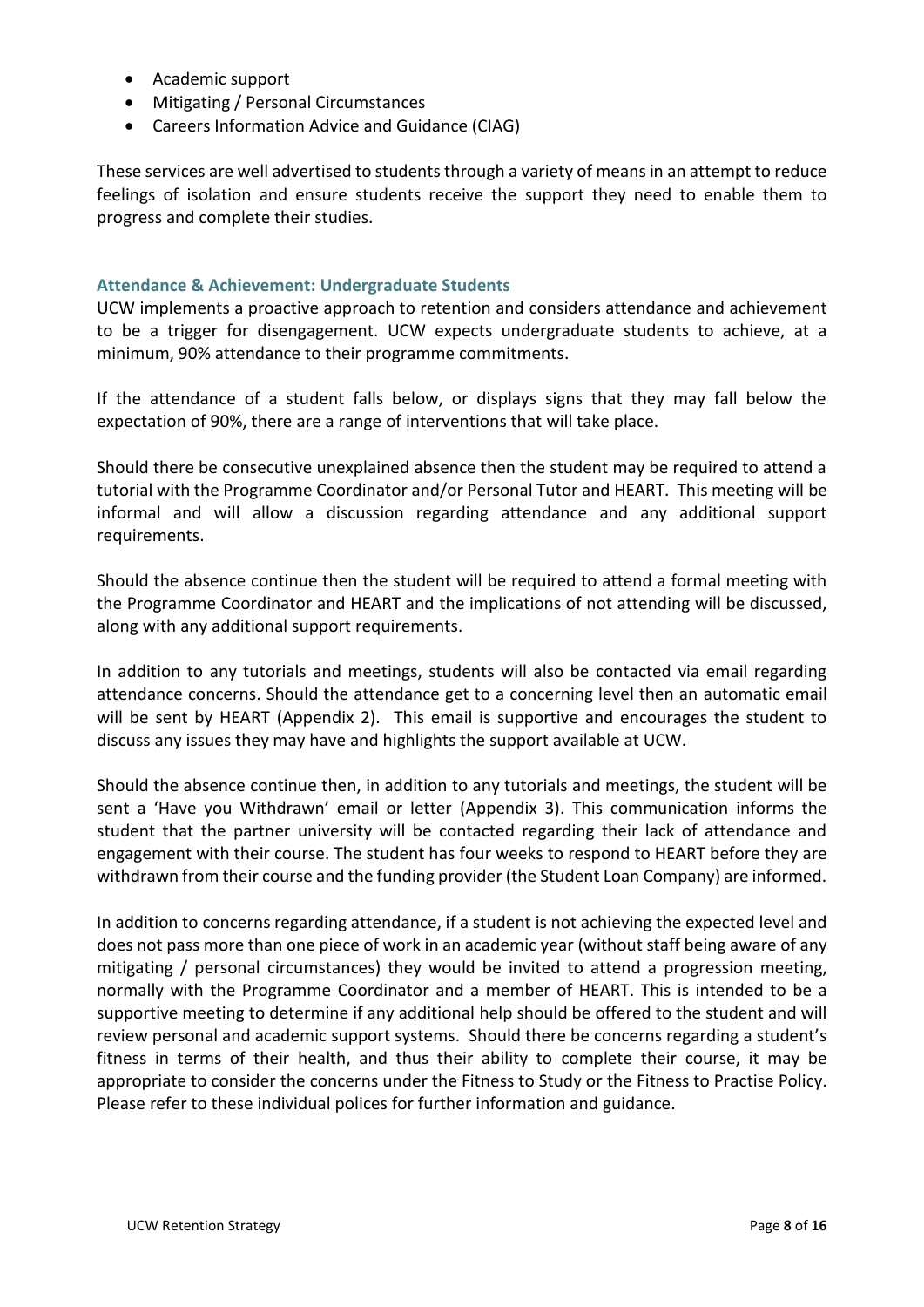If there are concerns regarding academic achievement or attendance and the student has a declared learning difficulty or disability, then it may be appropriate to involve the student's parents or carers in any discussions or tutorials regarding academic progression. Written consent would usually be required from the student to allow contact with parents or carers, but in some circumstances it may be appropriate to make contact with parents or carers without such written consent, for example, if the student is not engaging with the course team or the HEART/ support team and there are concerns for the student's wellbeing, academic achievement, or progression. This is primarily to determine if any additional help or support should be offered to the student and will involve a review of personal and academic support systems already in place.

#### **Attendance & Achievement: Higher and Degree Apprentices**

The expectation regarding attendance for Higher and Degree Apprentices are different, with an expectation of 100% attendance. This expectation is a requirement of the employer and UCW and is clearly set out in the contractual agreement. UCW is required to share information with employers regarding the attendance of students studying upon a Higher or Degree Apprenticeship.

If there are concerns regarding attendance, or the student is not achieving the expected level then they would be invited into a progression meeting, normally with the Programme Coordinator, a member of the Apprenticeship team and a member of HEART. It may be necessary to involve the employer in these meetings and the student will be encouraged to share any issues they may be having with their employer. It may be necessary to submit application for mitigating / personal circumstances, along with a review of personal and academic support systems and the conditions of the apprenticeship.

# **Student Involvement & Engagement**

UCW is committed to listening to and engaging with all students. Students and staff are 'partners in learning', based on mutual respect and drawing on the knowledge and experience of everyone, to continually enhance the student experience. This is for mutual benefit and contributes to creating a HE culture, identity and student sense of belonging. There are a number of opportunities for students to get involved (further details are outlined in the UCW Student Engagement Strategy).

Each course elects student representatives from each year group to express the views of their group. These students attend Programme Team Meetings to review course-specific academic issues, and the Student Representative Committee, which focuses on the student experience and cross-UCW issues. There is student representation on all key decision-making committees at all levels within the organisation to ensure that student opinions and views are presented, listened to and actioned where appropriate. The Student Experience and Engagement Officer, along with other student representatives, take on these roles.

UCW aims to ensure that students are kept fully informed of the outcomes of their involvement, activity and feedback. This is done through a range of methods including the first agenda item on all Student and Staff Liaison Committees (SSLCs) being an update on actions from previous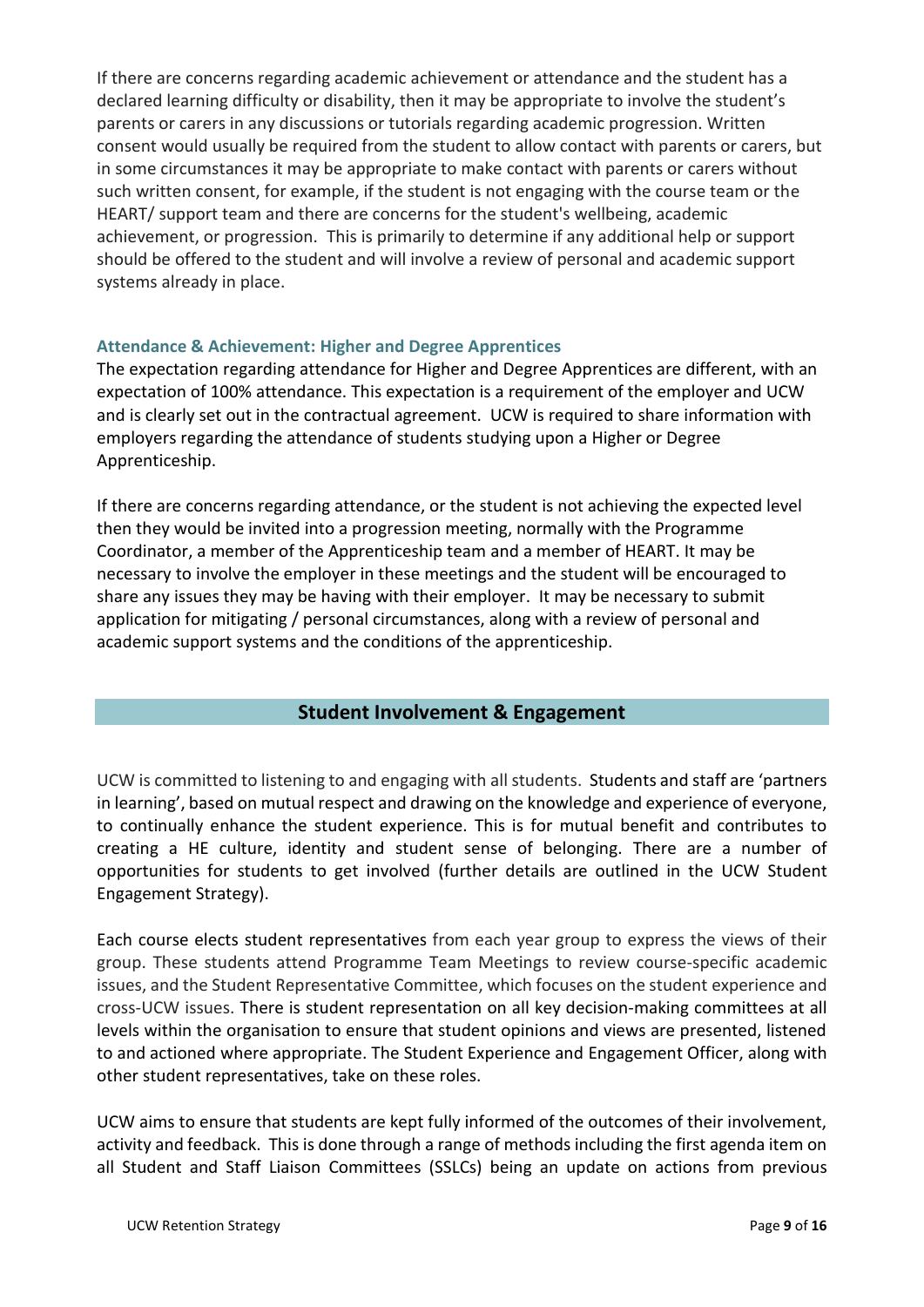meetings, 'Student Voice' pages within the HE Student Zone on Moodle and Teams, and via Social Media. Enrolled students can also become Freshers Angels, Student Ambassadors and Peer Mentors in order to play an active role in enhancing the student experience and supporting peers to transition and integrate into HE studies / student life.

# **Review**

The strategy will be reviewed every 3 years with the next formal review in 2021.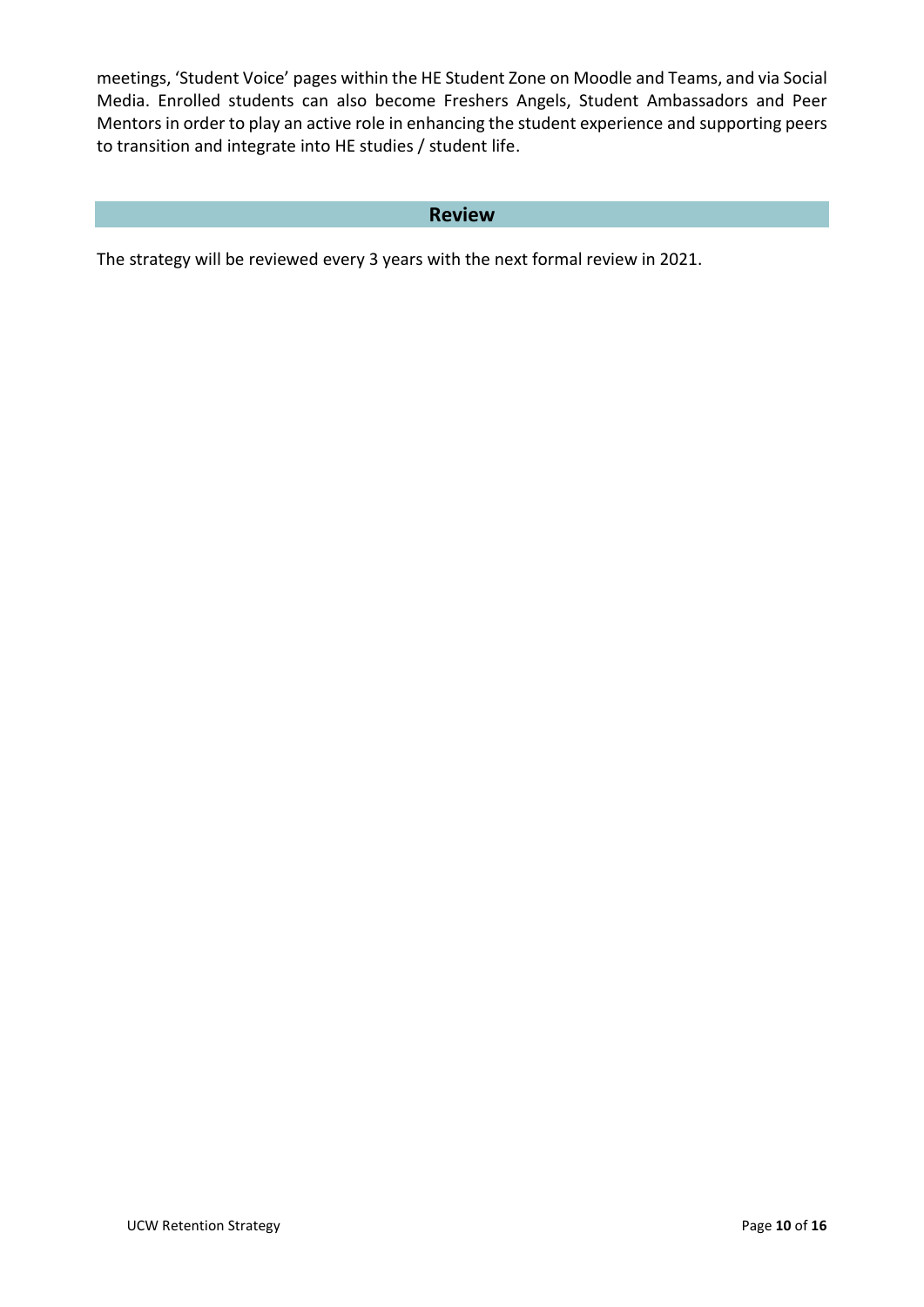# **Appendix 1a**

|  | <b>UNIVERSITY</b><br>CENTRE<br><b>WESTON</b> |
|--|----------------------------------------------|
|--|----------------------------------------------|

#### **Induction Checklist New Students**

#### **General Induction:**

UCW Enrolment Completed

Registration with Partner University completed

QuickScan Completed (First Years / New Students only)

Medical information on EILP completed

Ensure all students have had a copy of the Supporting Your Success booklet / Student

#### Charter

Introduction to HEART

 Library induction (Both UCW and introduce accessing books / journals etc from partner HEI) Work placement training complete

UCW tour (including Toilet Facilities / Eating Facilities / Common Room / Winter Gardens)

Fire & Emergency evacuation procedures

 Student Voice – Student Reps / SSLC's / Student Representative Committees / Election of Student Representatives

UCW Policies (especially the UCW Student Code of Conduct/UCW Drugs and Alcohol Policy)

Complaints Policy & Procedure

#### **Course Related Induction:**

Opportunity to meet students in other years of programme

UCW Term Dates (Course Specific)

Course / Module Handbooks issued

Programme content, structure and staff

Pastoral / Tutorial arrangements

Identify Personal Tutor for current academic year

Agreed method of communication with students e.g. Moodle / Facebook etc

Timetable / Modules explained

Rooms / practical workshops

Reading List, equipment required, field trips etc

Assessment Methods / Schedule

Feedback / Turnaround times on work

Explanation of 2nd Marking / Moderation etc

Consequences of non / late submittal

Personal / Mitigating Circumstances & Extensions (where appropriate)

Briefing regarding work placements

Study Skills / HELP

Introduction to Moodle / relevant VLE's / Digital literacy

English & Maths Qualifications

 Health & Safety (First Aid, accident reporting, safety precautions applicable to course, late / holiday working, smoking, personal vehicles / parking, personal property, litter)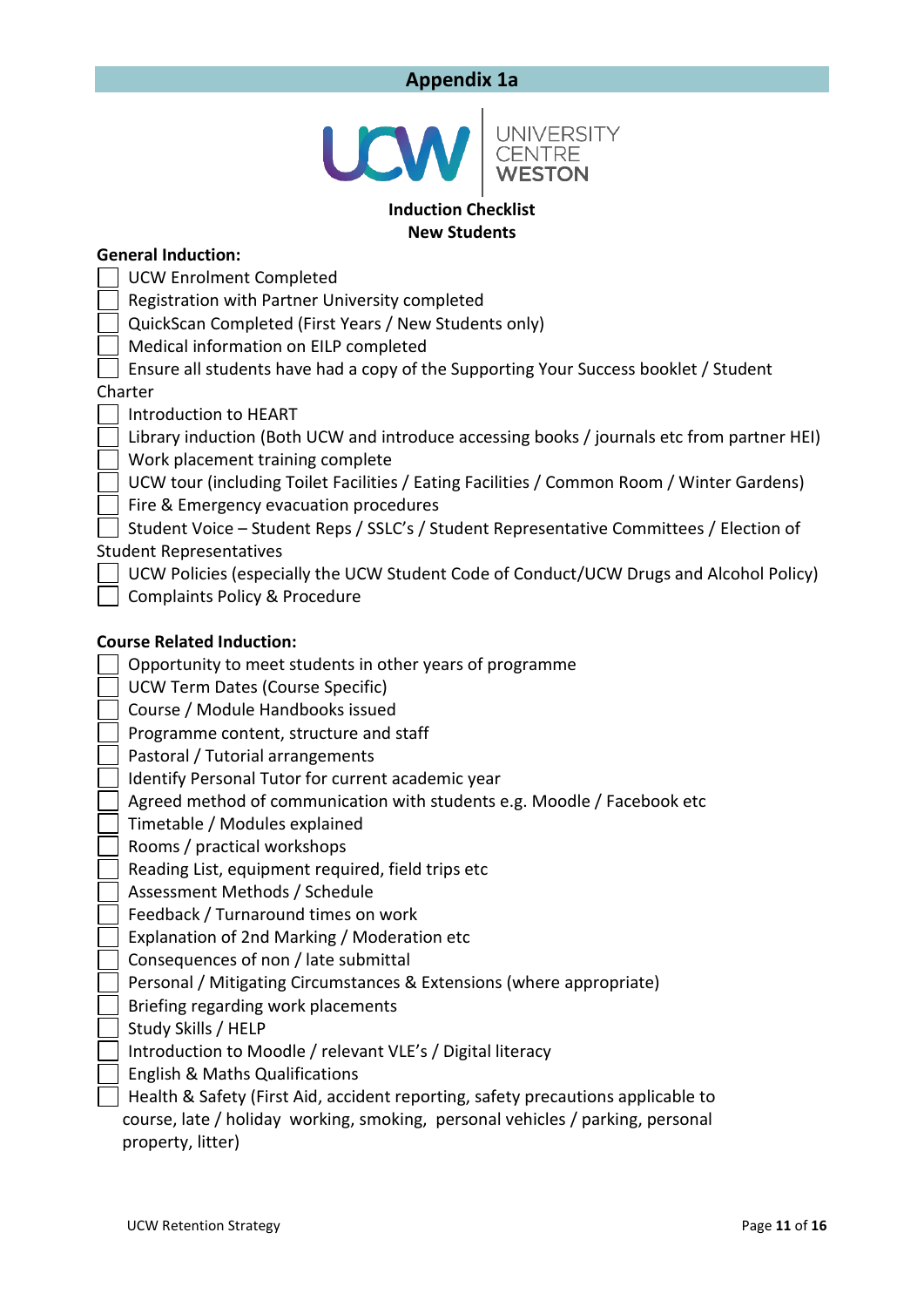# **Appendix 1b**



# **Induction Checklist Returning Students**

| <b>General Induction:</b>                                                                  |
|--------------------------------------------------------------------------------------------|
| Weston College Enrolment Completed                                                         |
| Registration with Partner University completed                                             |
| Ensure all students have had a copy of the Supporting Your Success booklet / Student       |
| Charter                                                                                    |
| Medical information on EILP completed                                                      |
| Re-cap on HEART                                                                            |
| Re-introduction to the Library (including accessing books / journals etc from HEI)         |
| Fire & Emergency evacuation procedures                                                     |
| Student Voice - Student Reps / SSLC's / Student Forums / Election of Student               |
| Representatives                                                                            |
| UCW Policies (especially the UCW Student Code of Conduct)                                  |
| <b>Complaints Policy &amp; Procedure</b>                                                   |
|                                                                                            |
| <b>Course Related Induction:</b>                                                           |
| Opportunity to meet students in other years of programme (first years and top-up students) |
| <b>UCW Term Dates (Course Specific)</b>                                                    |
| Course / Module Handbooks issued                                                           |
| Programme content, structure and staff                                                     |
| Pastoral / Tutorial arrangements                                                           |
| Identify Personal Tutor for current academic year                                          |
| Reiterate method of communication with students e.g. Moodle / Facebook etc                 |
| Timetable / Modules explained                                                              |
| Rooms / practical workshops                                                                |
| Reading List, equipment required, field trips etc                                          |
| Assessment Methods / Schedule                                                              |
| Confirm Feedback / Turnaround times on work                                                |
| Confirm arrangements of 2nd Marking / Moderation etc                                       |
| Consequences of non / late submittal                                                       |
| Extenuating / Mitigating Circumstances & Extensions (where appropriate)                    |
| Briefing regarding work placements                                                         |
| Study Skills / HELP                                                                        |
| Introduction to Moodle / relevant VLE's / Digital literacy                                 |
| <b>English &amp; Maths Qualifications</b>                                                  |

 Health & Safety (First Aid, accident reporting, safety precautions applicable to course, late / holiday working, smoking, personal vehicles / parking, personal property, litter)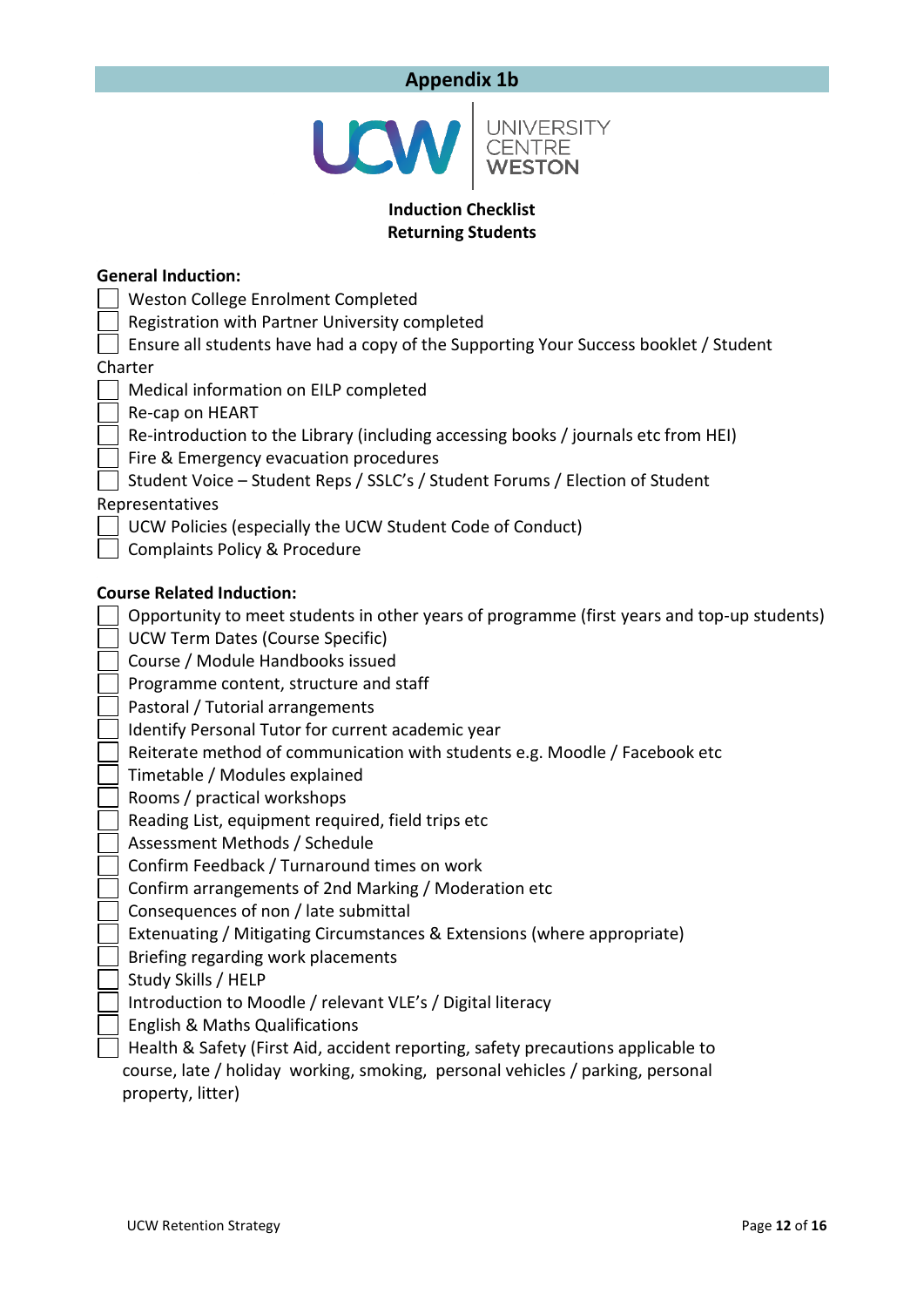# **Appendix 2**

#### **Automated Low Attendance Email (sent by HEART)**

#### Dear XXX

We are aware that you have not been in regular attendance on your course at University Centre Weston and hope that we will be able to provide you with the right support and guidance to ensure that you are able to successfully complete your course.

If you are thinking of leaving or are concerned you are on the wrong programme; please arrange to come in and we can discuss this with you. We can explore alternative options and ensure you can make an informed decision knowing the implications of the choices you make. To make an appointment please email [mycourse@ucw.ac.uk](mailto:mycourse@ucw.ac.uk) or telephone 01934 422 776.

If you are experiencing any difficulties that are impacting on your studies, it is important that you contact us as there are lots of ways in which UCW can help.

#### **Student Support Services**

At UCW, we aim to provide you with as much support as possible to ensure you make the most of your studies and fulfil your potential. Whether you're seeking help with finance, additional study skills, support, childcare, have health concerns or would like to discuss personal issues in a private and relaxed environment, there is always someone available to talk to in the HE Academic Registry Team (HEART).

Confidential and non-judgmental welfare and counselling support is available at UCW and can be accessed by all registered students. We want to see you succeed and we can support you through those unexpected problems that can sometimes affect your performance at university.

Welfare offers the opportunity to access information, advice and guidance on a wide range of issues which may impact on your studies. Students are able to talk about concerns such as homelessness, emotional health, course/college concerns, relationships, finance, alcohol and drugs.

We are available daily, on a drop-in or bookable basis, in room 017 at Winter Gardens and A125a at Loxton Campus. And we can refer you to other specialists if appropriate.

Further information can be found on our website or you can contact the Student Support Service all details can be found on our website:

#### <http://www.ucw.ac.uk/students/support/>

Your handbooks available in your VLE will provide you with further information regarding course requirements or you can make an appointment to see your tutor.

At UCW we believe that the student comes first, so we are proud to provide a number of ways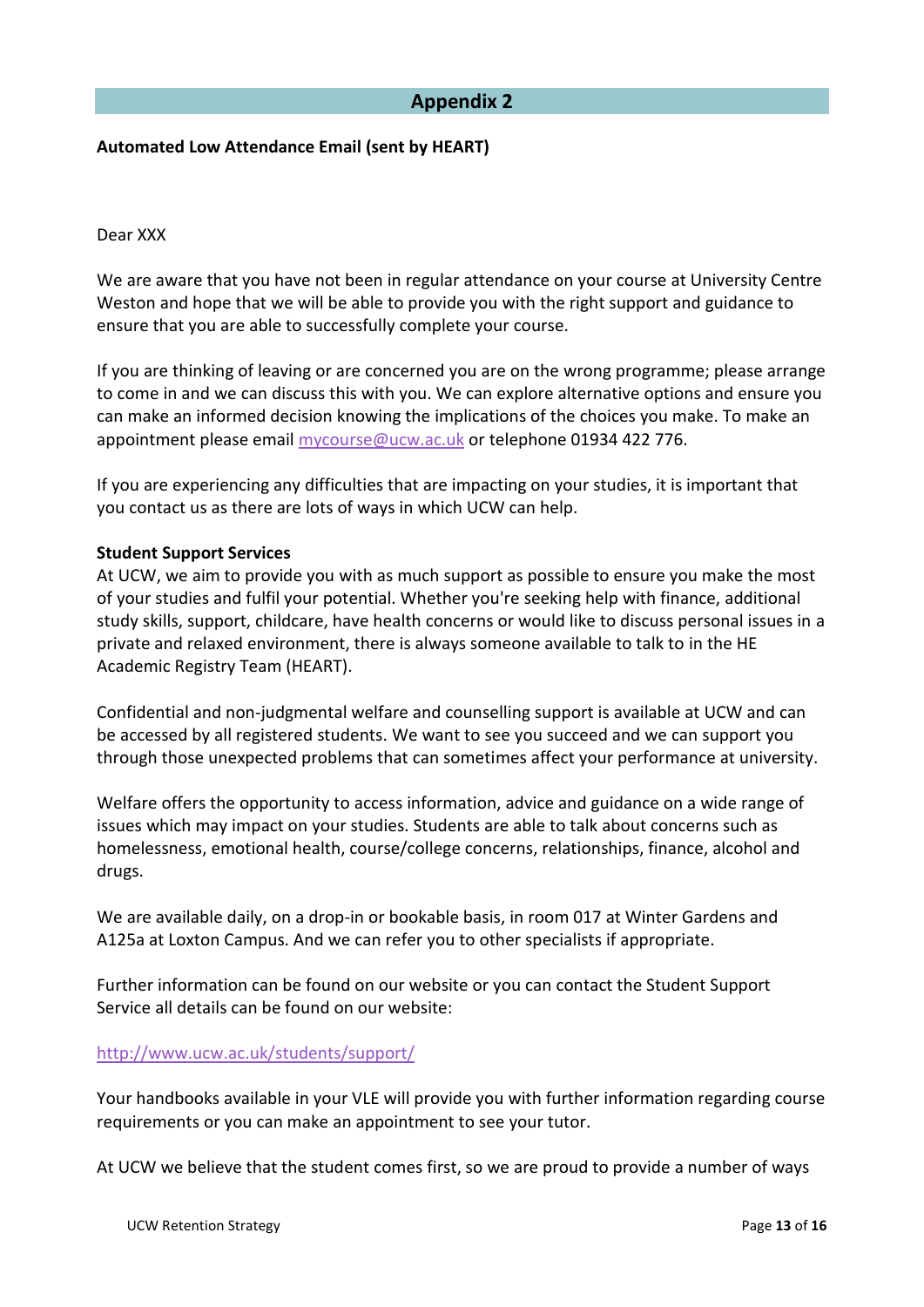in which learners can receive support for their studies. As part of LibraryPlus, our friendly and helpful learning mentors are here to help you maximise your potential. They can work with you on a one-to–one basis, in small groups, or with your whole class on live projects and assignments. These study skills sessions will support you at whatever level you need, whether it's getting back into learning after a break, or stretching into the next level.

# **Mitigating/ Personal Circumstances**

If you experience something outside of your control that affects your ability to sit an exam or submit a piece of coursework, then you may be eligible to apply for Mitigating/Personal Circumstances or a five working day extension. We can help you go through the necessary forms and advise you of any evidence you will need to help you with your application.

# **Tuition Fees**

Even though you have not been attending regularly, you are still registered as a student at UCW, and therefore liable for the full tuition fee. If your registration status changes, your liability for fees may be adjusted. If you have decided to withdraw you will need to let us know in writing to reduce the fee liability you will have.

# **What to do next**

Please keep HEART/your tutor informed of your situation and what you are intending to do by contacting us on 01934 422 776 or [mycourse@ucw.ac.uk.](mailto:mycourse@ucw.ac.uk)

You are reminded that attendance is a requirement of your registration.

If we do not hear from you or see any change in your attendance within 4 weeks we will contact your University about our concerns or you may receive more communication.

Kind Regards

HEART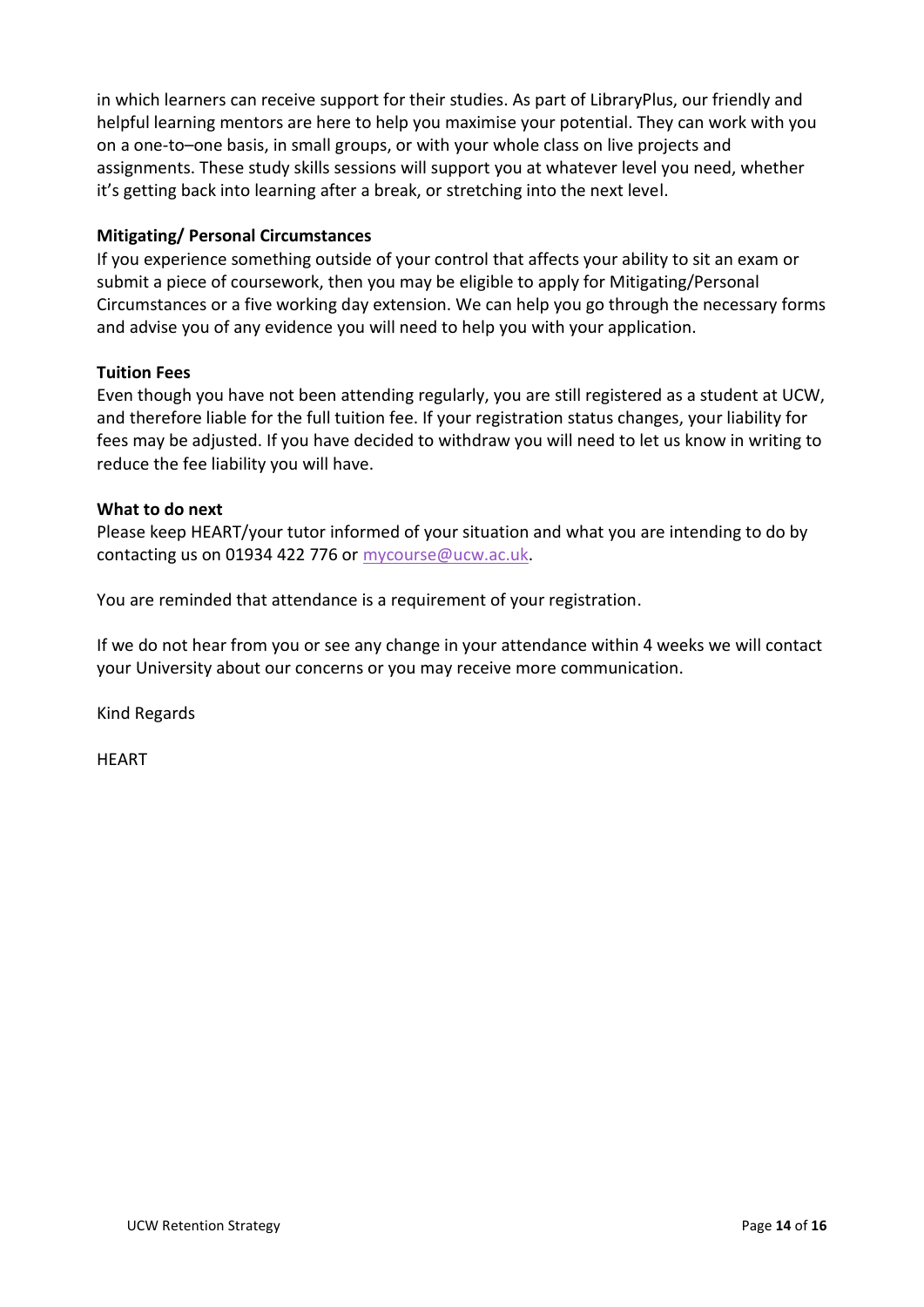# **Appendix 3**

#### **Have you Withdrawn Letter/Email**

Dear XX

We have noticed that you have not been in regular attendance on your course at UCW. We believe that your attendance is now at level which is of great concern and will be having a detrimental effect on your studies/ability to successfully complete your programme.

If you are experiencing any difficulties with your studies, please can I ask that you contact us immediately. UCW has comprehensive welfare, wellbeing and support services available and should you be experiencing any difficulties; we're available daily and will support you in any way we can.

If you experience something outside of your control that affects your ability to sit an exam or submit a piece of coursework, then you may be eligible to apply for Mitigating/ Personal circumstances. We can help you go through the necessary forms and advise you of any evidence you will need to help you with your application.

If we do not hear from you within four weeks from date of this letter, I regret you will be deemed withdrawn from your course at UCW and your funding provider (eg Student Finance England / LEA / Employer) will be informed if applicable.

I should advise you that as a result of your withdrawal, any unpaid fees may become payable in full immediately. If you have any queries regarding your fees, please contact the office on 01934 411 403.

Yours sincerely,

Sadie Skellon Assistant Director HE: Academic Registry